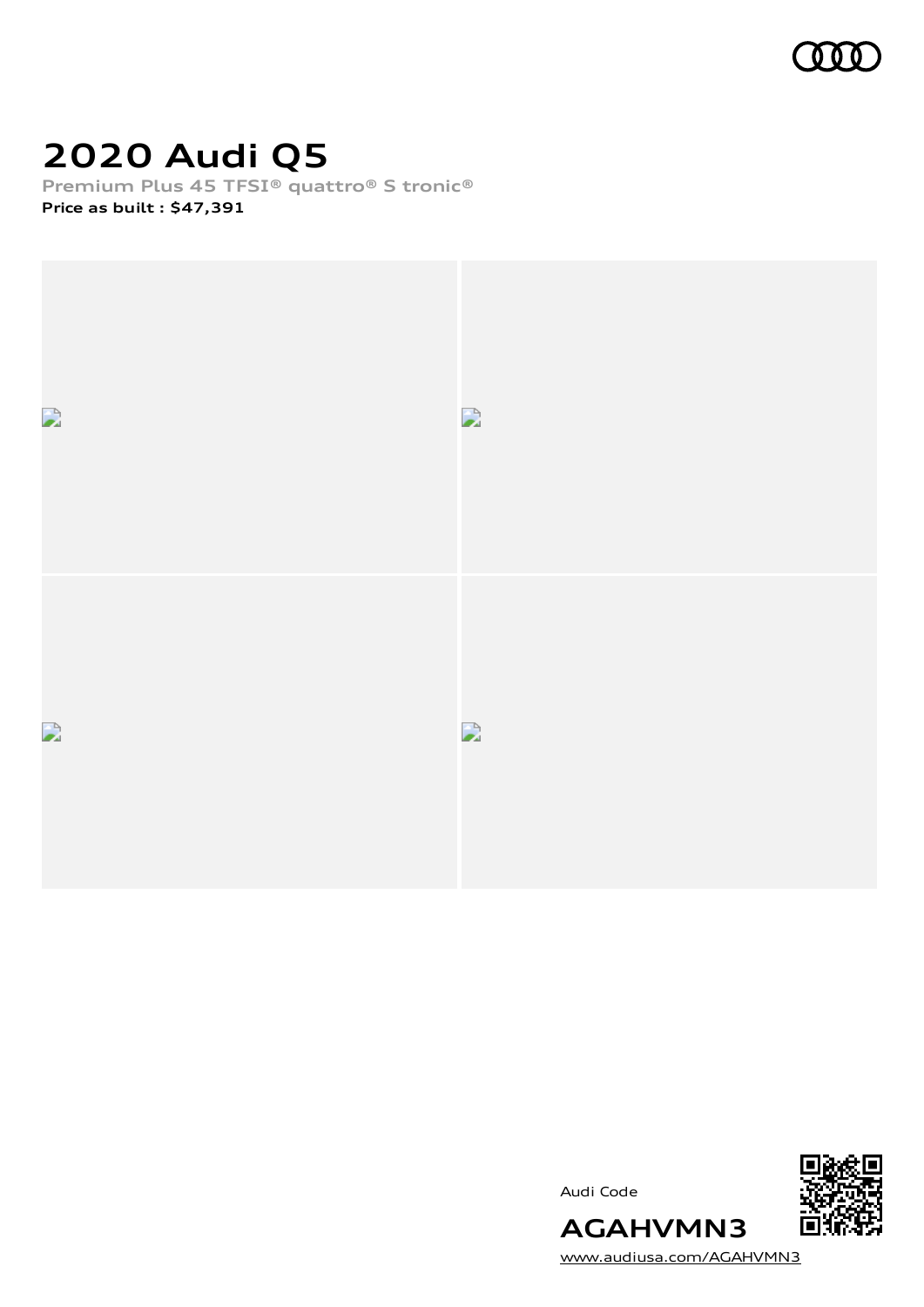#### **Audi 2020 Audi Q5** Premium Plus 45 TFSI® quattro® S tronic®

**Price as buil[t](#page-8-0)** \$47,391

### **Exterior colour**

Navarra Blue metallic

### D

#### **Further Information**

|                 | N٥          |
|-----------------|-------------|
| Mileage         | 8,768 miles |
| Type of vehicle | Used car    |

**Warranty**

### **Interior colour**

| Seats     | Black |
|-----------|-------|
| Dashboard | Black |
| Carpet    | Black |
| Headliner | Gray  |

#### **Audi Code** AGAHVMN3

**Your configuration on www.audiusa.com** [www.audiusa.com/AGAHVMN3](https://www.audiusa.com/AGAHVMN3)

**Commission number** 46ebba810a0e09a92c0d

### **Technical Specifications**

Engine type 2.0-liter four-cylinder Displacement/Bore and 1,984/82.5 x 92.8 cc/mm stroke Torque 273 lb-ft@rpm Top track speed 130 mph mph Acceleration (0 - 60 mph) 5.9 seconds seconds Recommended fuel Premium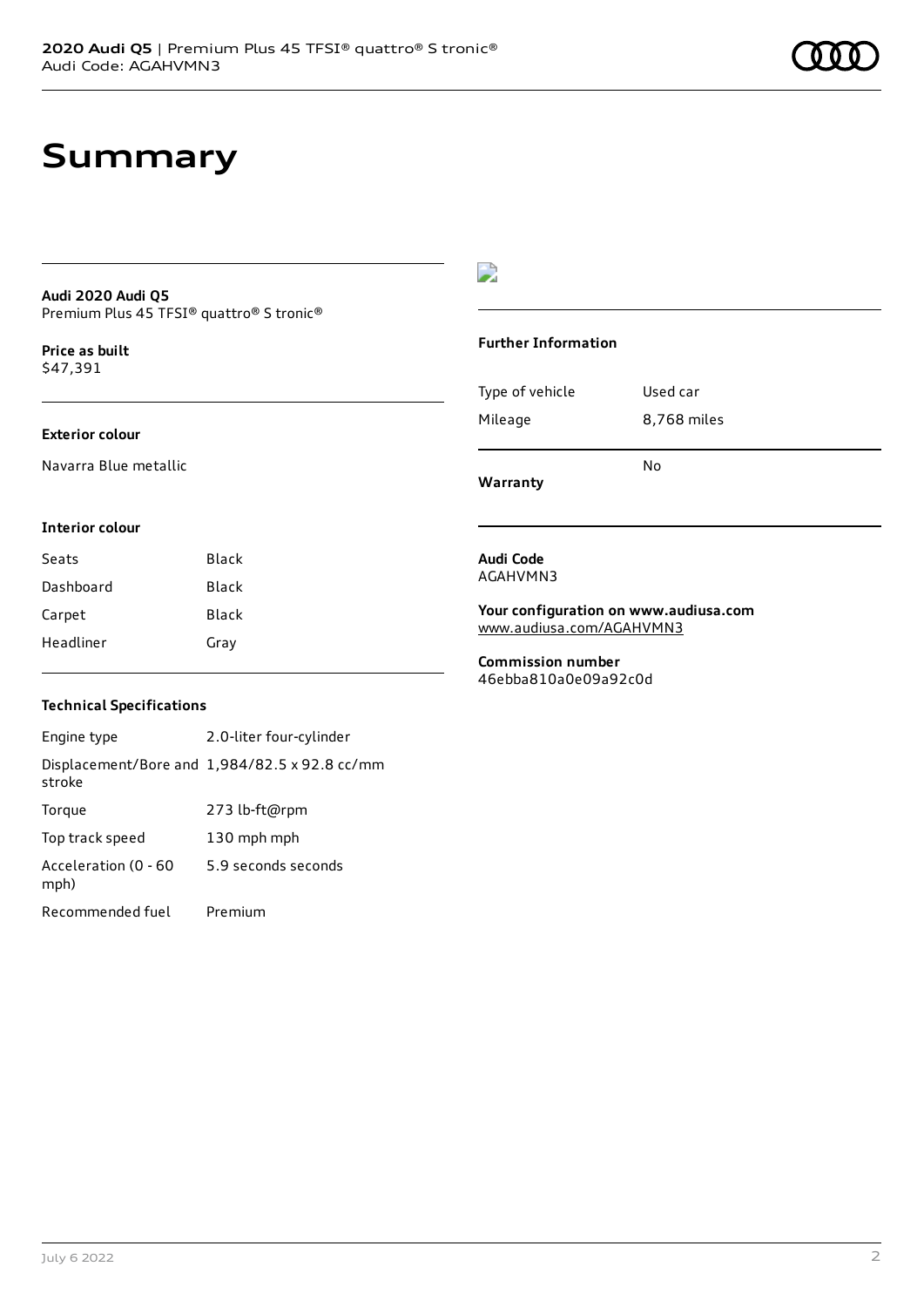

# **Standard features**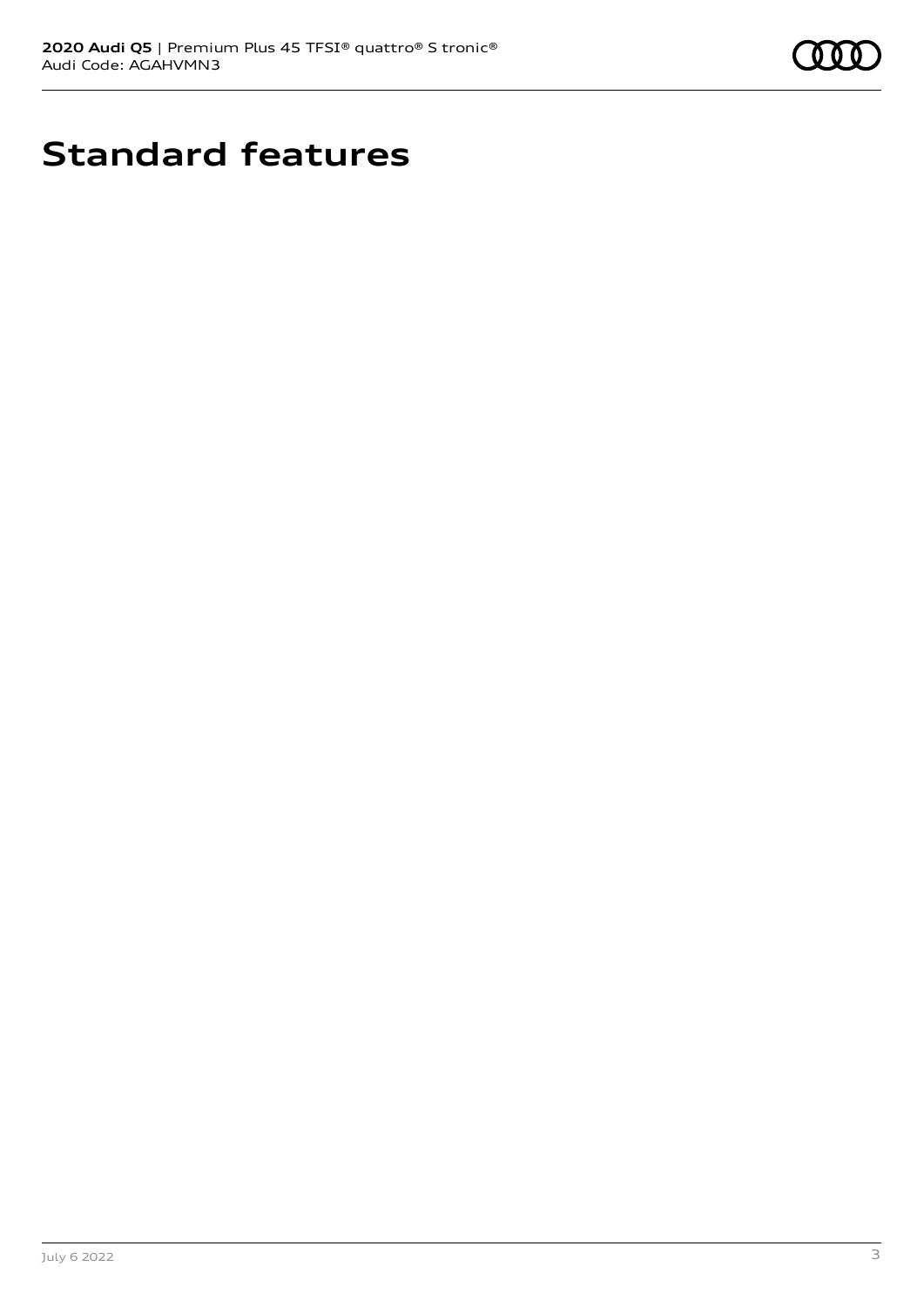## **Dealer remarks**

- Premium Plus Package
- Warm Weather Package
- Black Optic Package
- Cold Weather Package
- Navarra Blue Metallic
- Sun/Moonroof
- Leather Seats
- Navigation System
- Audi Beam-Rings
- Keyless Start
- Bluetooth Connection
- Rear Spoiler
- All Wheel Drive
- Black; Leather Seating Surfaces
- High Gloss Gray Oak Wood Inlays
- Convenience Plus Package Credit
- Convenience Package Credit

This vehicle includes a Money-Back Guarantee\* and passed our precise inspection process. Best of all the price you see is the price you pay. No haggling. No back and forth. No pressure. And this price is so good it is guaranteed. \*Money-Back Guarantee is valid for 5 days or 250 miles, whichever comes first. Subject to certain terms and conditions. See store for details. Some restrictions apply.

AutoNation Ford Frisco is pleased to be currently offering this 2020 Audi Q5 Premium Plus with 8,743mi. Only the CARFAX Buyback Guarantee can offer you the comfort of knowing you made the right purchase. This versatile SUV is perfect for families or contractors with its oversized cargo area, exceptional horsepower and option upgrades. With amenities and luxuries befitting a modern day king, this splendorous coach reigns supreme. Enjoy driving? Well now you will get more thrills behind the wheel thanks to the heightened performance of AWD. Better handling. Better traction. Better driving experience.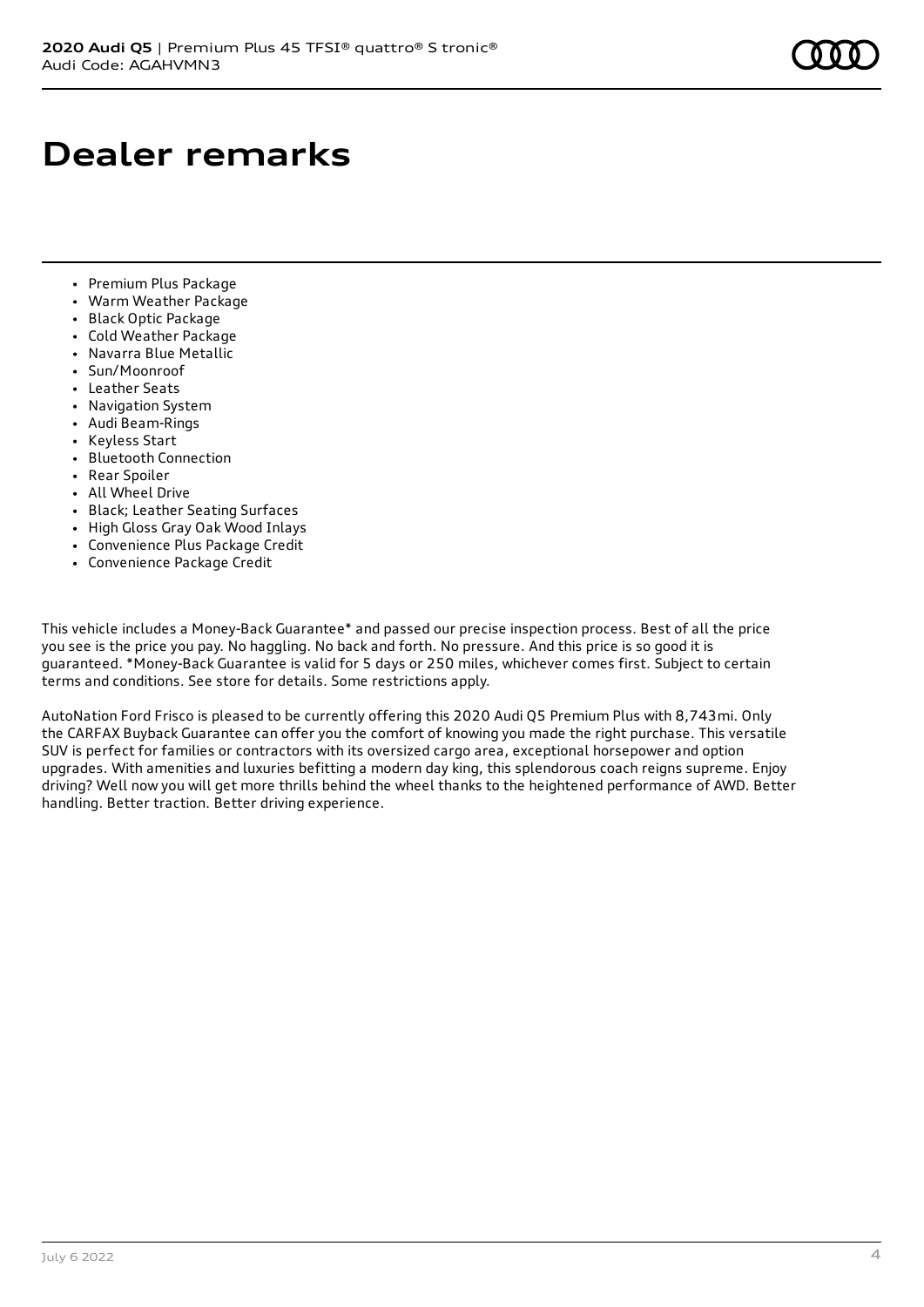# **Technical Specifications**

### **Engineering | Performance**

| Engine type                                 | 2.0-liter four-cylinder                            | Steering type                              | Electromechanical power steering                                     |
|---------------------------------------------|----------------------------------------------------|--------------------------------------------|----------------------------------------------------------------------|
| Power Level                                 | 45                                                 |                                            | system                                                               |
| Displacement                                | 2.01                                               | Turning diameter, curb- 38.4 ft<br>to-curb |                                                                      |
| Max. output ps/hp                           | 248 @ rpm                                          | Steering ratio                             | 15.8:1                                                               |
| Towing capacity                             | 4,400-lb lb                                        |                                            |                                                                      |
| Torque                                      | 273 lb-ft@rpm                                      | Suspension                                 |                                                                      |
| Valvetrain                                  | 16-valve DOHC with Audi valvelift<br>system        | Front axle                                 | Five-link front suspension                                           |
| Acceleration (0 - 60<br>mph)                | 5.9 seconds seconds                                | Rear axle                                  | Five-link rear suspension                                            |
| Engine block                                | Cast-iron                                          |                                            |                                                                      |
| Induction/fuel injection Turbocharged/TFSI® |                                                    | <b>Brakes</b>                              |                                                                      |
| Cylinder head                               | Aluminum-alloy                                     | Front brakes                               | 13.3 (ventilated disc) in                                            |
| stroke                                      | Displacement/Bore and 1,984/82.5 x 92.8 cc/mm      | Rear brakes                                | 13.0 (ventilated disc) in                                            |
| Top track speed                             | 130 mph mph                                        | <b>Body</b>                                |                                                                      |
| <b>Electrical system</b>                    |                                                    | Material                                   | Multi-material body construction<br>(steel and aluminum composition) |
| Alternator                                  | 110-150 A                                          |                                            |                                                                      |
| Battery                                     | 420 A/75 Ah                                        | <b>Warranty   Maintenance</b>              |                                                                      |
| Transmission   Drivetrain                   |                                                    | Warranty                                   | 4-year/50,000-mile Audi New<br>Vehicle Limited Warranty              |
| Drivetrain type                             | quattro® all-wheel drive with ultra®<br>technology |                                            |                                                                      |

**Steering**

Transmission Seven-speed S tronic® dual-clutch

automatic transmission

### **(1/2)**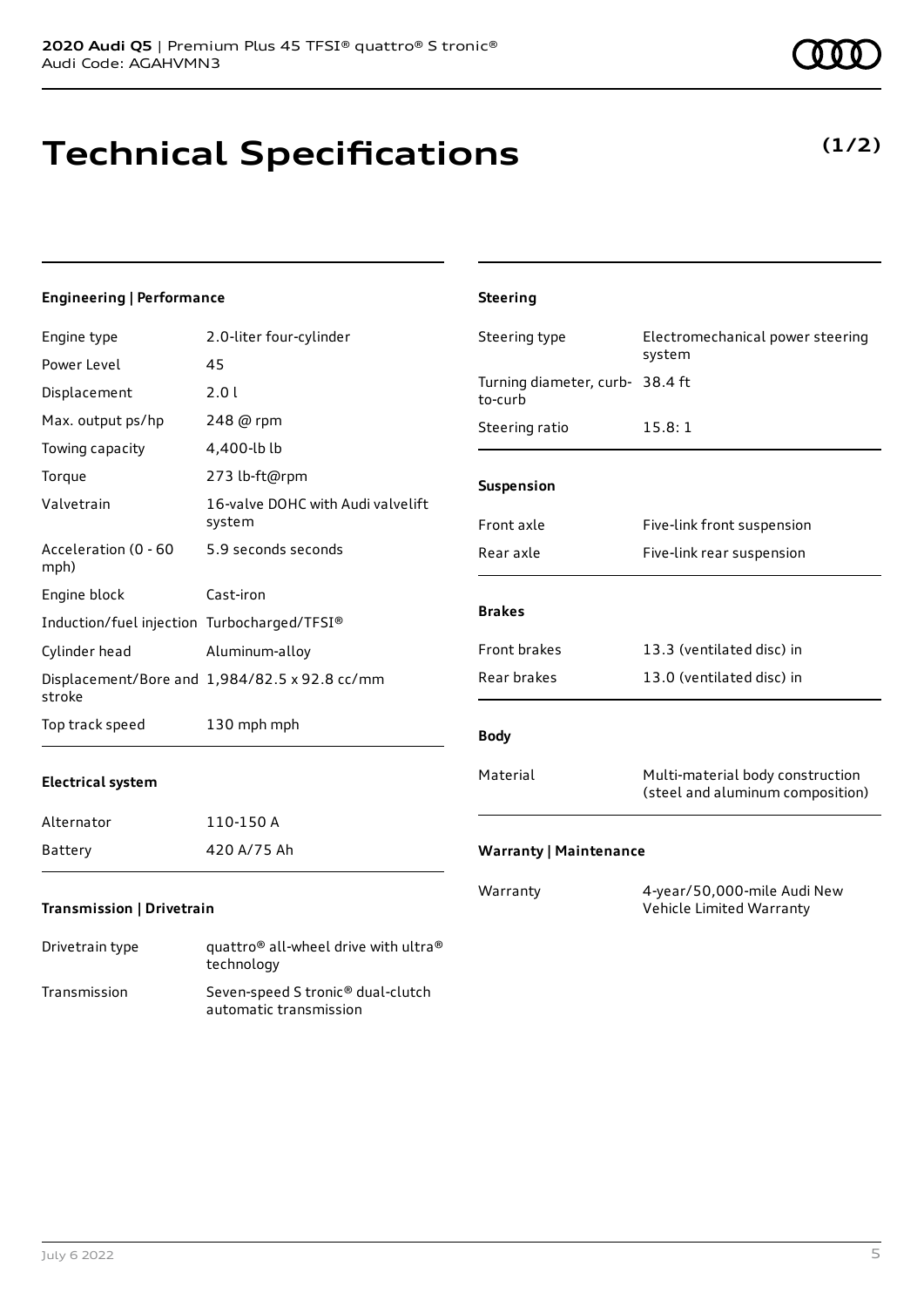# **Technical Specifications**

### **Exterior Measurements**

| Height                           | 65.3 in    |
|----------------------------------|------------|
| Overall width without<br>mirrors | 74.5 in    |
| Length                           | 183.6 in   |
| Wheelbase                        | $111.0$ in |
| Drag coefficient                 | 0.32 Cw    |
| Overall width with<br>mirrors    | 84.3 in    |
| Track rear                       | 63.3 in    |
| Track front                      | 63.6 in    |
| Curb weight                      | 4045 lb    |
| Ground clearance,<br>loaded      | 8.2 in     |

### **Interior measurements**

| Seating capacity                          | 5                      |
|-------------------------------------------|------------------------|
| Shoulder room, rear                       | 56.5 in                |
| Head room with front<br>sunroof           | 40.2 in                |
| Leg room, rear                            | 37.8 in                |
| Shoulder room, front                      | 57.7 in                |
| Head room with rear<br>sunroof            | 37.7 in                |
| Head room, rear                           | 39.3 in                |
| Leg room, front                           | 41.0 in                |
| Head room, front                          | 41.7 in                |
| Cargo volume, rear<br>seatbacks up/folded | 25.1/53.1 cu ft, cu ft |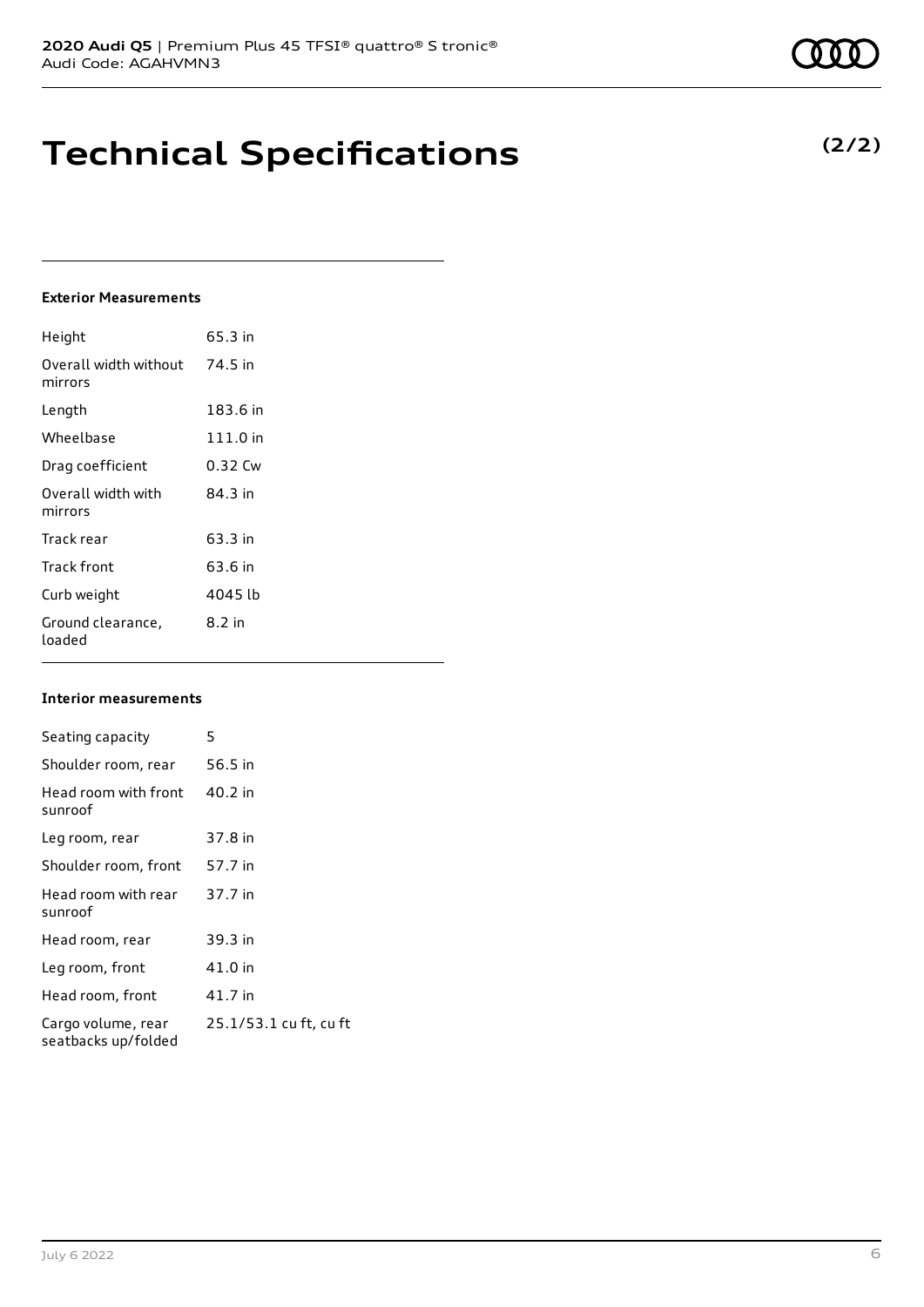### **Consumption- and emission**

### **Consumption by NEDC**

| urban       | 22 mpg |
|-------------|--------|
| extra-urban | 28 mpg |
| combined    | 24 mpg |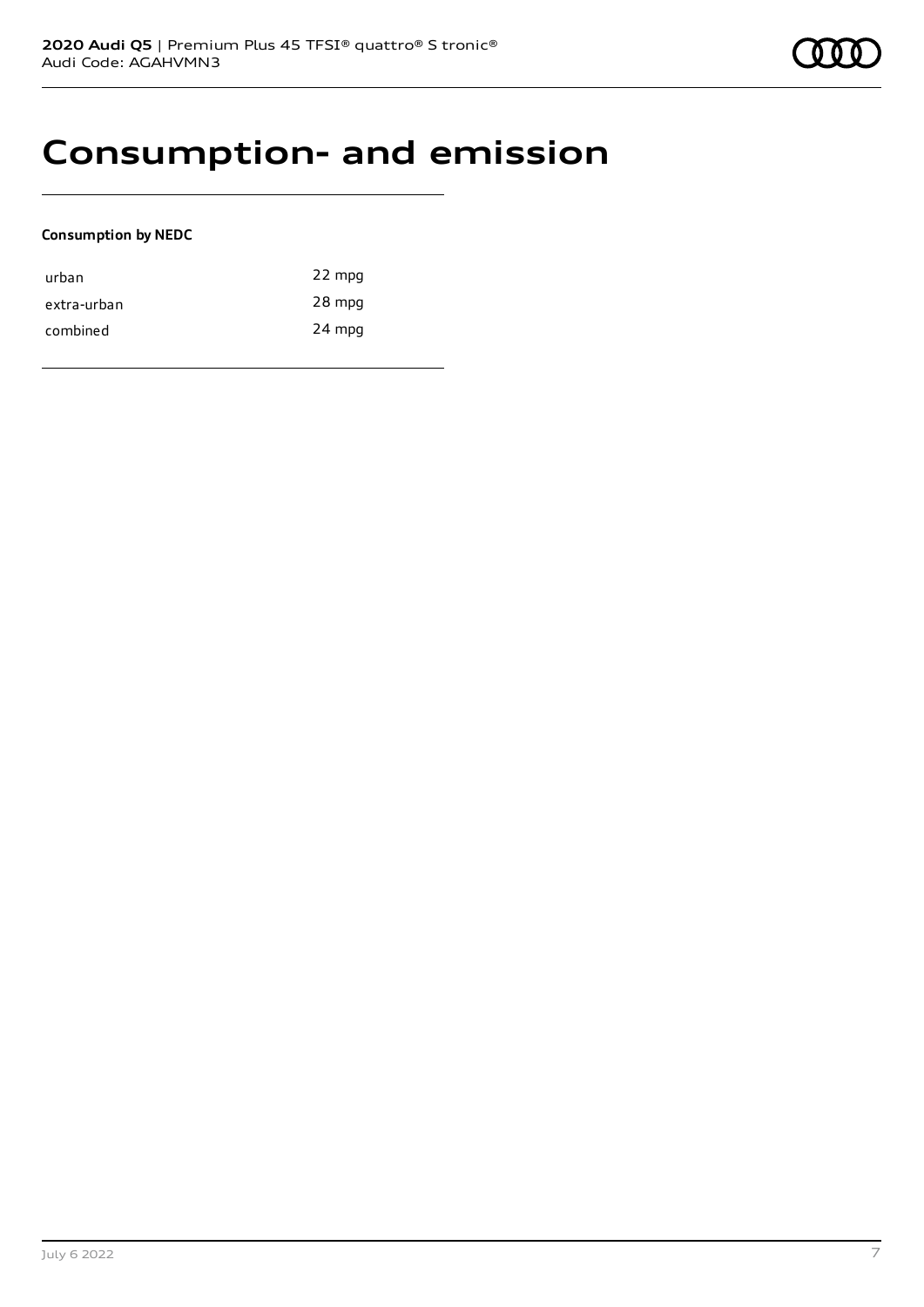## **Contact**

Dealer **Audi Plano**

5930 W Plano Pkwy 75093 Plano TX

Phone: +12144523800 FAX: 2144523825

www: [https://www.audiplano.com](https://www.audiplano.com/)